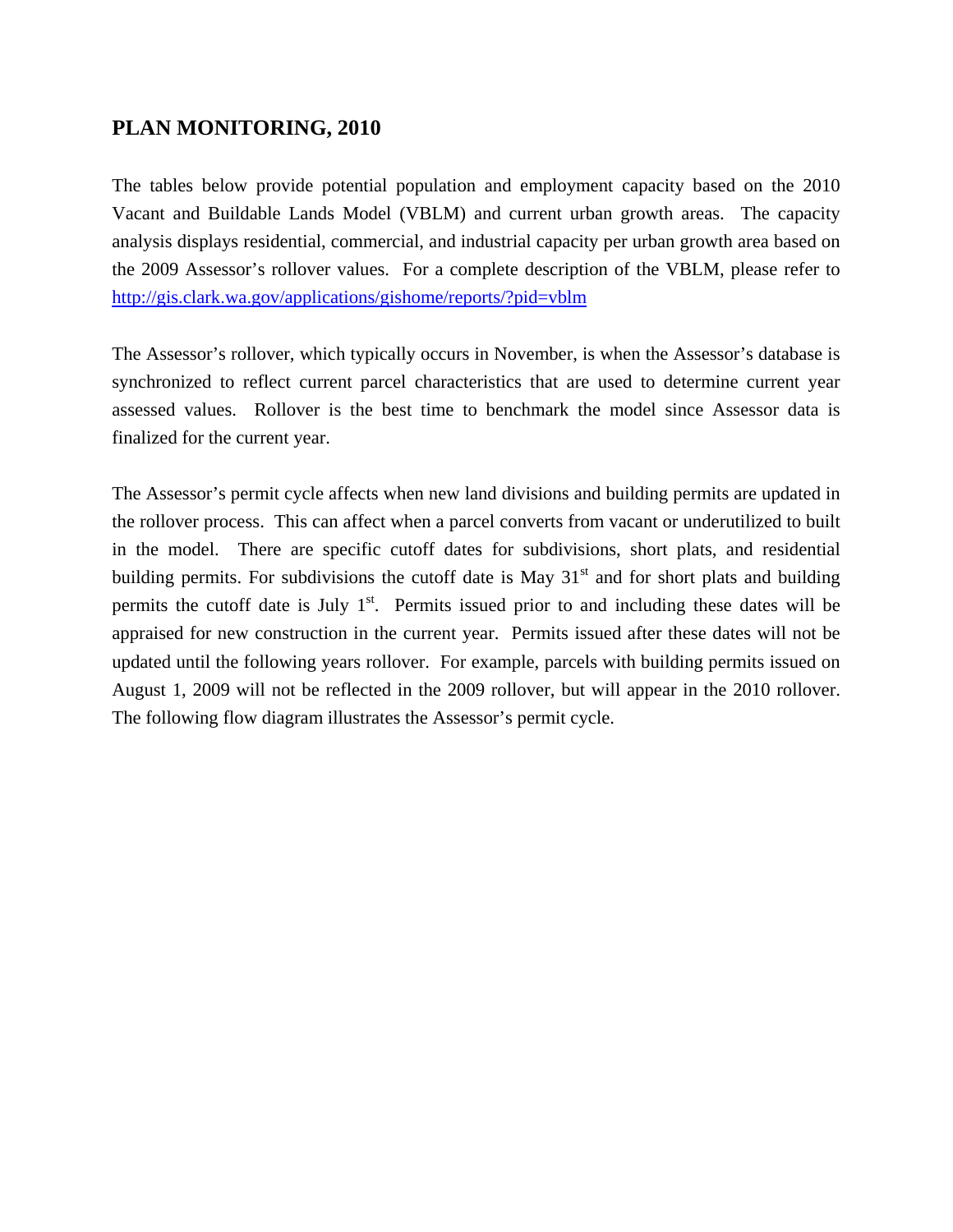

The 2010 VBLM data below indicates that countywide there are 8,662 net developable (buildable) residential acres with a capacity of 160,447 residents; 4,268 net developable (buildable) commercial acres with an employment capacity of 85,356 and 2,989 net developable (buildable) industrial acres with an employment capacity of 26,905.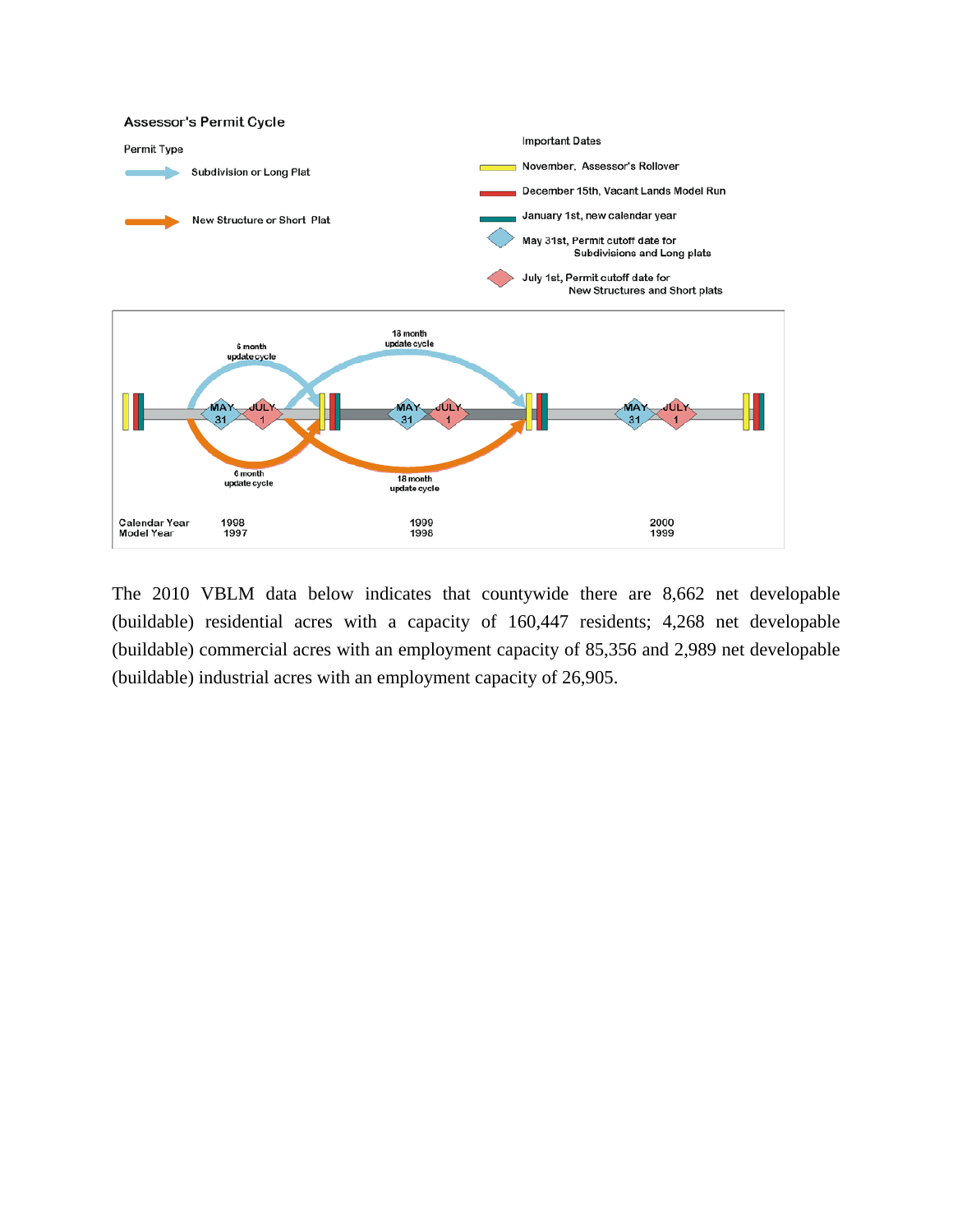| Residential UGA Capacity Analysis, 2010 VBLM |                    |                                             |                  |                  |                 |                  |                  |
|----------------------------------------------|--------------------|---------------------------------------------|------------------|------------------|-----------------|------------------|------------------|
|                                              | <b>VBLM</b>        | Will Not Convert Infrastructure Developable |                  |                  | Housing         | Units per        | Capacity in      |
|                                              | <b>Gross Acres</b> | <b>Acres</b>                                | <b>Acres</b>     | <b>Net Acres</b> | <b>Units</b>    | Acre             | Population       |
| <b>Battle Ground</b>                         |                    |                                             |                  |                  |                 |                  |                  |
| City                                         | 1,399              | 556                                         | 232              | 611              | 5,422           | 8.9              | 14,044           |
| <b>UGA</b>                                   | 1,253              | 459                                         | $\overline{216}$ | 578              | 4,077           | 7.1              | 10,560           |
| Total                                        | 2,652              | 1,015                                       | 449              | 1,189            | 9,500           | 8.0              | 24,604           |
| Camas                                        |                    |                                             |                  |                  |                 |                  |                  |
| City                                         | 1,635              | 636                                         | 277              | 722              | 4,188           | 5.8              | 10,847           |
| <b>UGA</b>                                   | 531                | $\overline{209}$                            | $\overline{89}$  | 233              | 1,562           | 6.7              | 4,046            |
| Total                                        | 2,166              | 845                                         | 366              | 956              | 5,750           | 6.0              | 14,893           |
| La Center                                    |                    |                                             |                  |                  |                 |                  |                  |
| City                                         | $\overline{240}$   | $\overline{92}$                             | 41               | 107              | 456             | 4.3              | 1,181            |
| <b>UGA</b>                                   | 779                | $\overline{313}$                            | $\overline{129}$ | 337              | 1,768           | 5.3              | 4,580            |
| Total                                        | 1,019              | 406                                         | 170              | 444              | 2,224           | 5.0              | 5,761            |
| Ridgefield                                   |                    |                                             |                  |                  |                 |                  |                  |
| City                                         | 1,796              | $\overline{714}$                            | 300              | 782              | 5,352           | 6.8              | 13,862           |
| <b>UGA</b>                                   | 959                | 386                                         | 159              | 414              | 3,312           | $\overline{8.0}$ | 8,579            |
| Total                                        | 2,755              | 1,100                                       | 458              | 1,197            | 8,664           | 7.2              | 22,441           |
| <b>Three Creeks</b>                          |                    |                                             |                  |                  |                 |                  |                  |
| City                                         | $\overline{0}$     | $\overline{0}$                              | $\overline{0}$   | $\overline{0}$   | 0               | $\overline{0.0}$ | $\Omega$         |
| <b>UGA</b>                                   | 4,682              | 1,767                                       | 803              | 2,112            | 15,319          | $\overline{7.3}$ | 39,675           |
| Total                                        | 4,682              | 1,767                                       | 803              | 2,112            | 15,319          | $\overline{7.3}$ | 39,675           |
| Vancouver                                    |                    |                                             |                  |                  |                 |                  |                  |
| City                                         | 1,485              | 514                                         | 268              | 702              | 6,096           | 8.7              | 15,788           |
| <b>UGA</b>                                   | 3,070              | 1,017                                       | 565              | 1,488            | 10,611          | 7.1              | 27,483           |
| Total                                        | 4,555              | 1,531                                       | 833              | 2,191            | 16,707          | 7.6              | 43,271           |
| Washougal                                    |                    |                                             |                  |                  |                 |                  |                  |
| City                                         | 652                | 254                                         | 110              | 289              | 1,735           | 6.0              | 4,494            |
| <b>UGA</b>                                   | 551                | 206                                         | 96               | 249              | 1,903           | 7.6              | 4,929            |
| Total                                        | 1,203              | 460                                         | 205              | 538              | 3,638           | 6.8              | 9,423            |
| <b>Yacolt</b>                                |                    |                                             |                  |                  |                 |                  |                  |
| City                                         | 54                 | 10                                          | 12               | $\overline{31}$  | 126             | 4.0              | 326              |
| <b>UGA</b>                                   | $\overline{10}$    | $\overline{3}$                              | $\overline{2}$   | $\overline{5}$   | $\overline{20}$ | $\overline{4.0}$ | 53               |
| Total                                        | 63                 | $\overline{13}$                             | $\overline{14}$  | $\overline{37}$  | 146             | 4.0              | $\overline{378}$ |
| <b>Grand Total</b>                           | 19,094             | 7,136                                       | 3,297            | 8,662            | 61,949          | 7.2              | 160,447          |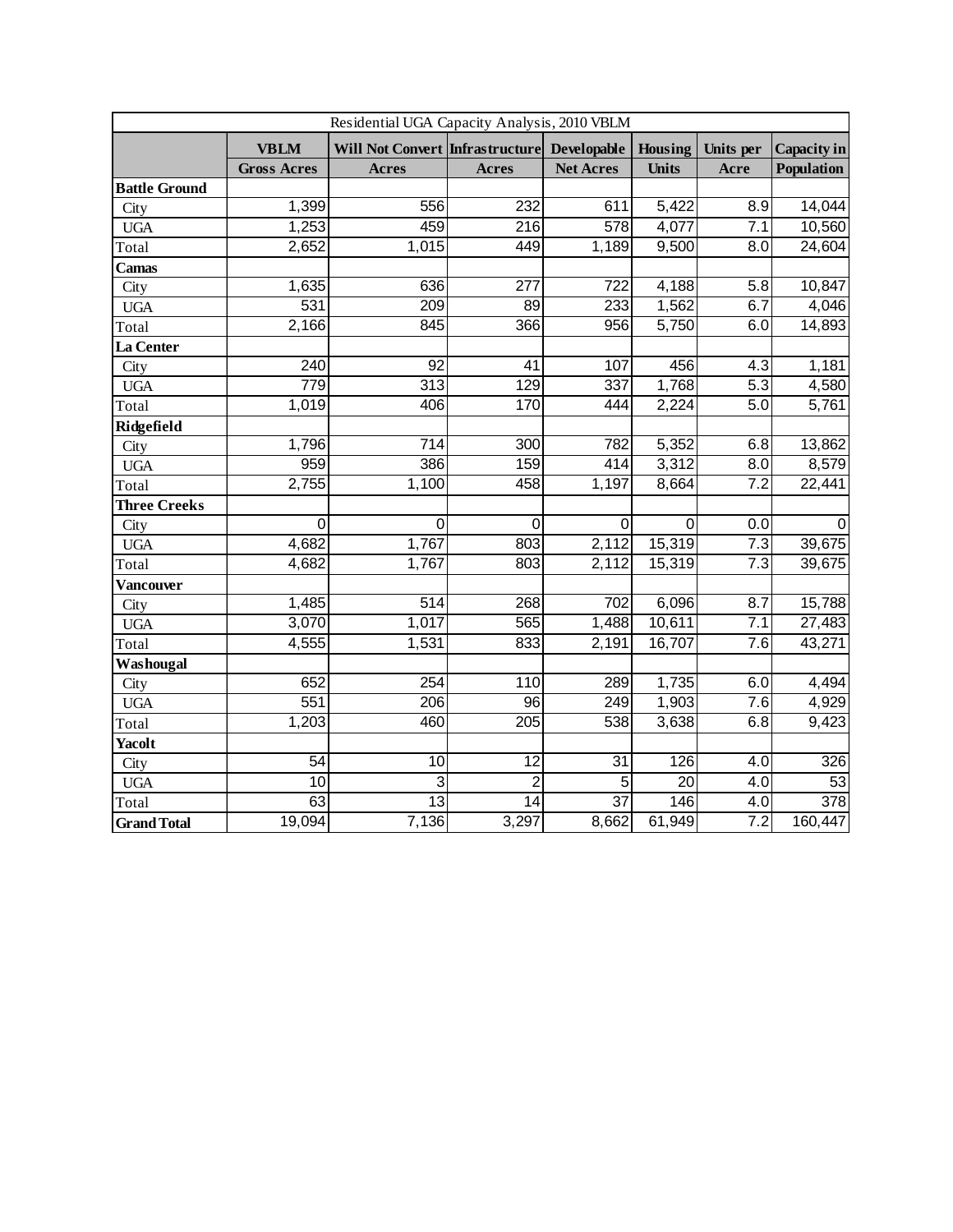| Commercial UGA Capacity Analysis, 2010 VBLM |                         |                         |                                   |                  |                  |  |  |
|---------------------------------------------|-------------------------|-------------------------|-----------------------------------|------------------|------------------|--|--|
|                                             | <b>VBLM</b>             | <b>Will Not Convert</b> | <b>Infrastructure</b> Developable |                  | <b>Jobs</b>      |  |  |
|                                             | <b>Gross Acres</b>      | <b>Acres</b>            | <b>Acres</b>                      | <b>Net Acres</b> |                  |  |  |
| <b>Battle Ground</b>                        |                         |                         |                                   |                  |                  |  |  |
| City                                        | 645                     | 97                      | 138                               | 410              | 8,199            |  |  |
| <b>UGA</b>                                  | 160                     | 21                      | $\overline{35}$                   | 105              | 2,092            |  |  |
| Total                                       | 806                     | $\overline{118}$        | $\overline{173}$                  | 515              | 10,290           |  |  |
| Camas                                       |                         |                         |                                   |                  |                  |  |  |
| City                                        | 1,510                   | 175                     | $\overline{334}$                  | 1,001            | 20,022           |  |  |
| <b>UGA</b>                                  | 86                      | $\overline{13}$         | $\overline{18}$                   | $\overline{54}$  | 1,089            |  |  |
| Total                                       | 1,595                   | 188                     | 352                               | 1,056            | 21,111           |  |  |
| La Center                                   |                         |                         |                                   |                  |                  |  |  |
| City                                        | 10                      | $\overline{1}$          | $\overline{2}$                    | 6                | $\overline{128}$ |  |  |
| <b>UGA</b>                                  | $\overline{97}$         | 4                       | $\overline{23}$                   | $\overline{70}$  | 1,390            |  |  |
| Total                                       | 107                     | $\overline{6}$          | $\overline{2}5$                   | 76               | 1,518            |  |  |
| Ridgefield                                  |                         |                         |                                   |                  |                  |  |  |
| City                                        | 842                     | 106                     | 184                               | 552              | 11,042           |  |  |
| <b>UGA</b>                                  | 105                     | $\overline{11}$         | $\overline{23}$                   | 70               | 1,405            |  |  |
| Total                                       | $\overline{947}$        | 117                     | 207                               | 622              | 12,446           |  |  |
| <b>Three Creeks</b>                         |                         |                         |                                   |                  |                  |  |  |
| City                                        | $\overline{\mathsf{o}}$ | $\mathbf 0$             | $\mathbf 0$                       | $\mathbf 0$      | $\overline{0}$   |  |  |
| <b>UGA</b>                                  | 1,001                   | $\overline{97}$         | 226                               | 677              | 13,547           |  |  |
| Total                                       | 1,001                   | 97                      | 226                               | 677              | 13,547           |  |  |
| Vancouver                                   |                         |                         |                                   |                  |                  |  |  |
| City                                        | 566                     | 18                      | 137                               | 411              | 8,216            |  |  |
| <b>UGA</b>                                  | 682                     | 53                      | 157                               | 472              | 9,447            |  |  |
| Total                                       | 1,248                   | $\overline{71}$         | 294                               | 883              | 17,663           |  |  |
| Washougal                                   |                         |                         |                                   |                  |                  |  |  |
| City                                        | 52                      | 4                       | 12                                | $\overline{36}$  | 710              |  |  |
| <b>UGA</b>                                  | 557                     | $\overline{32}$         | 131                               | 393              | 7,862            |  |  |
| Total                                       | 608                     | $\overline{37}$         | $\overline{143}$                  | 429              | 8,572            |  |  |
| <b>Yacolt</b>                               |                         |                         |                                   |                  |                  |  |  |
| City                                        | 14                      | $\mathbf 0$             | $\overline{4}$                    | $\overline{11}$  | 209              |  |  |
| <b>UGA</b>                                  | $\mathbf 0$             | $\overline{0}$          | $\overline{0}$                    | $\Omega$         | $\Omega$         |  |  |
| Total                                       | $\overline{14}$         | $\overline{0}$          | 4                                 | $\overline{11}$  | 209              |  |  |
| <b>Grand Total</b>                          | 6,325                   | 633                     | 1,424                             | 4,268            | 85,356           |  |  |